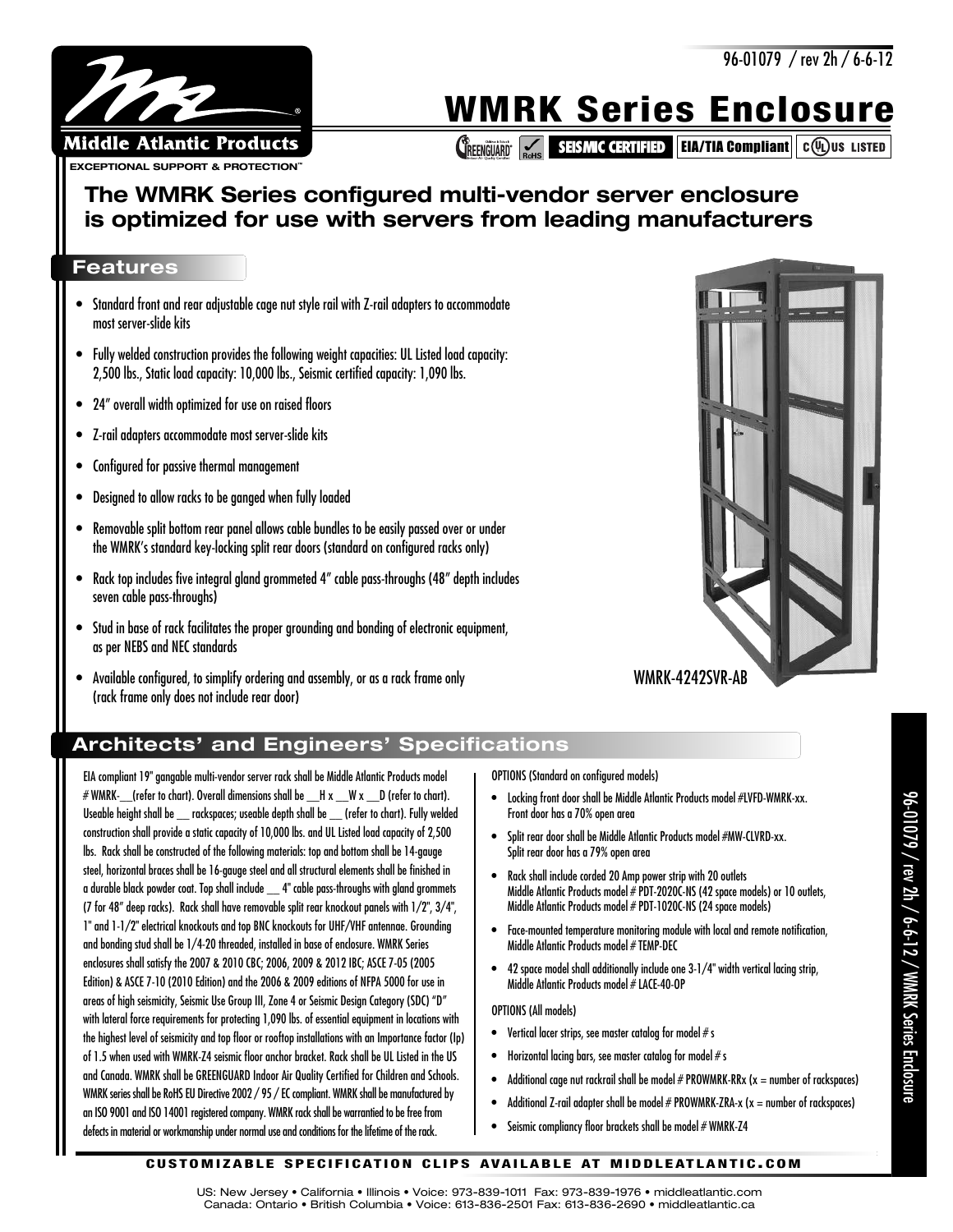

US: New Jersey • California • Illinois • Voice: 973-839-1011 Fax: 973-839-1976 • middleatlantic.com Canada: Ontario • British Columbia • Voice: 613-836-2501 Fax: 613-836-2690 • middleatlantic.ca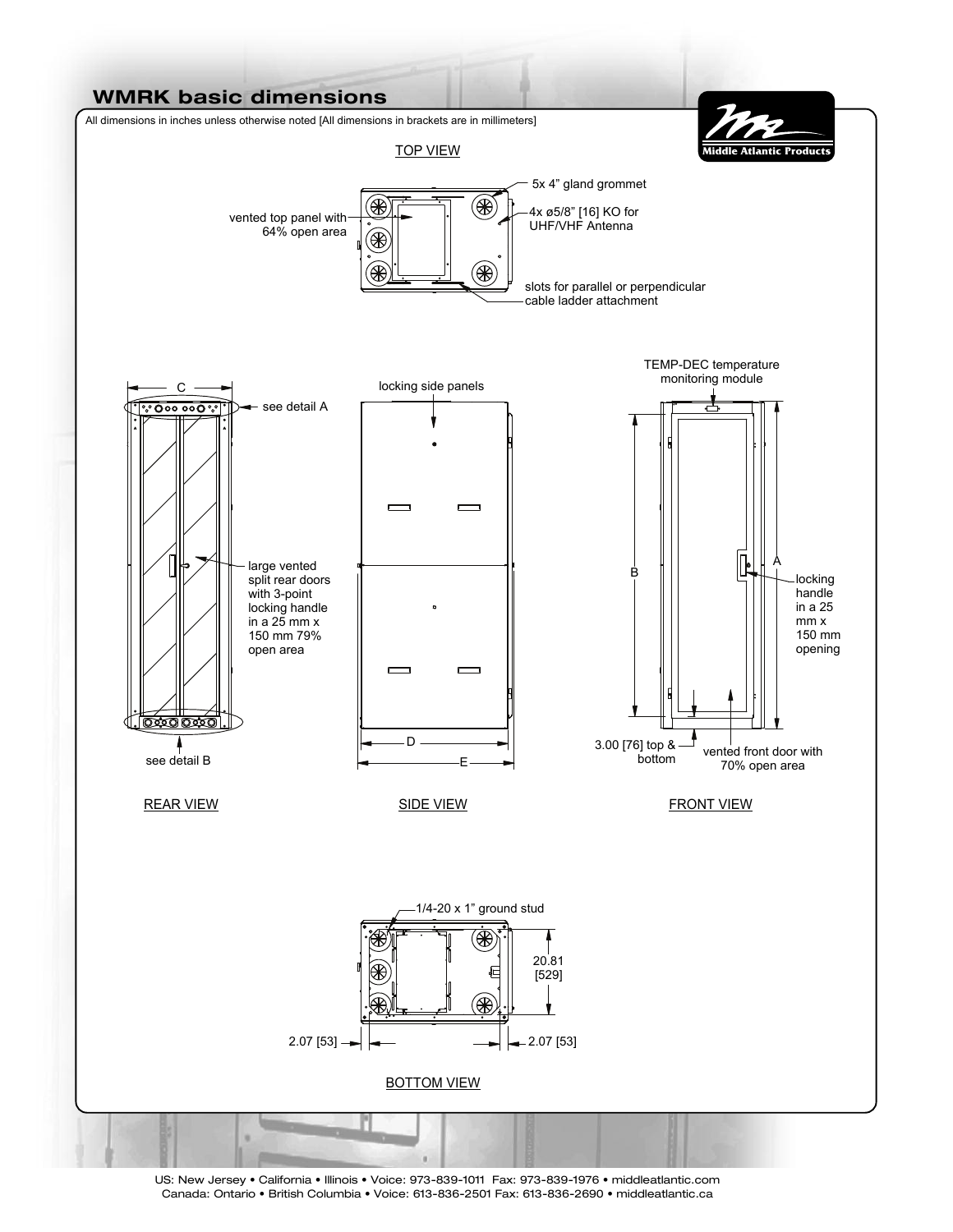

US: New Jersey • California • Illinois • Voice: 973-839-1011 Fax: 973-839-1976 • middleatlantic.com Canada: Ontario • British Columbia • Voice: 613-836-2501 Fax: 613-836-2690 • middleatlantic.ca

WMRK-4548 | 85.06(2161) | 78.75 (2000) | 23.94 (608) | 48.00 (1212) | 48.00 (1212) | 45.60 (1158) | no | no